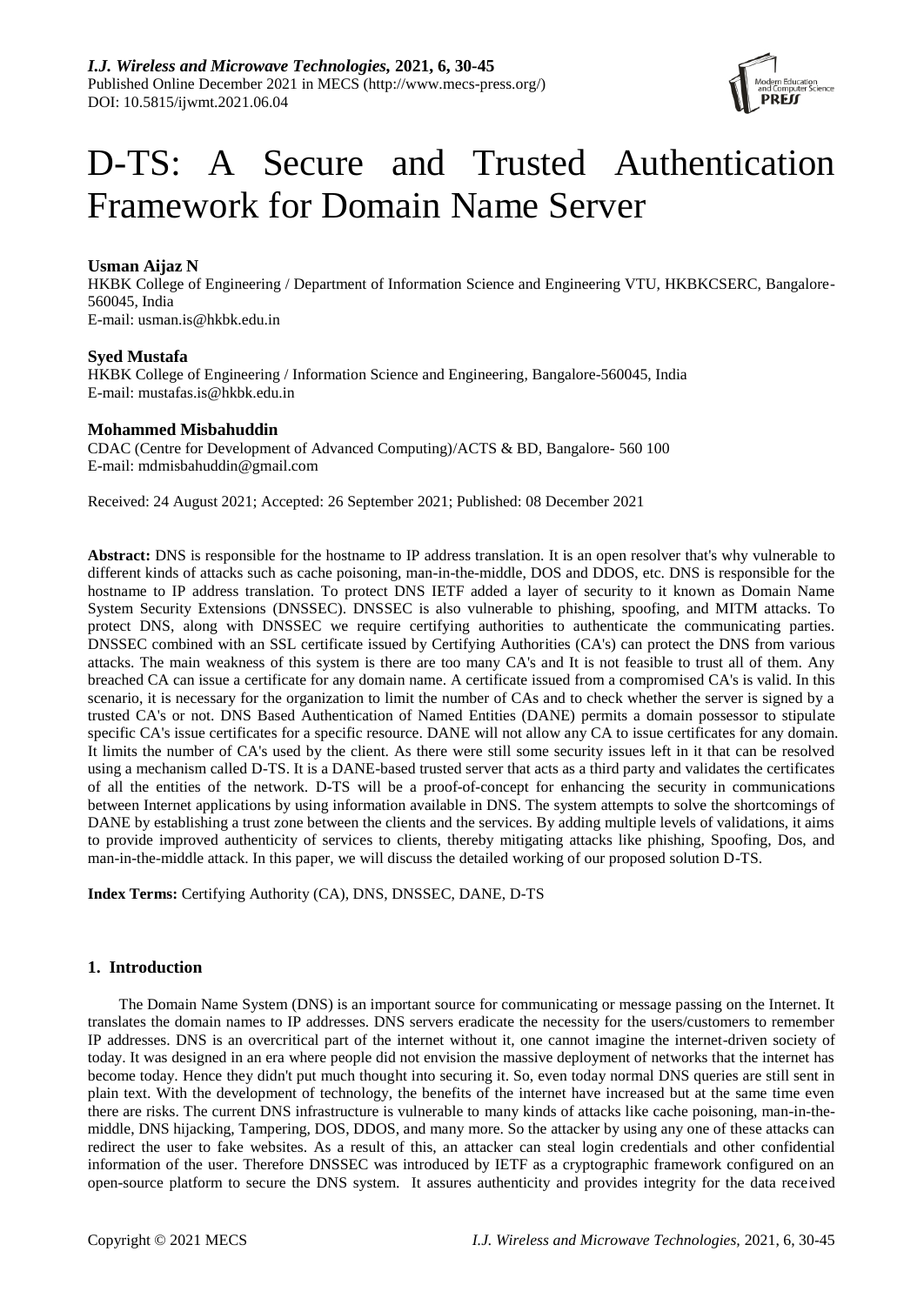from the DNS server. It makes use of Asymmetric key cryptography to prevent some of the known attacks on DNS but still, it did not make communication on the internet any more secure. DNSSEC does not protect DNS from DOS/DDOS, MITM, Phishing attacks. DNSSEC makes use of EVSSL certificates for secure communication on the internet. This certificate helps to verify the authenticity of the server to the clients. However, this solution gave rise to more problems because there were too many CA's available in the market. If any CA gets compromised then the certificate issued by that CA is valid, an attacker can steal the confidential information of the user through these compromised CA's. In the same way, an attacker can steal the login credentials of the user by using a free SSL/TLS certificate issued Let's Encrypt. To tackle this problem new protocol has emerged called DANE. This protocol provides a way for the server to specify to the users, what certificate they should expect when they connect to the website. If a web browser supporting DANE detects that it is not using the specific certificate it can warn the user that the connection is insecure. DANE removes many security threats through its secure working such as Phishing, Spoofing, identity theft, and Man in the Middle attack. Furthermore, DANE itself is not sufficient to secure DNS against DDOS attacks. There is a need for a trusted system to secure DNS. The Main Objective of this paper is to show how Trusted DANE secures DNS by providing better authenticity of services to the client. Many solutions exist to protect DNS from DDos attacks but they intern vulnerable to some other attacks. The Proposed solution gives a completely secure and trusted security framework for DNS against various kinds of attacks.

This paper is structured as follows: section 2 presents Literature review, section 3 presents DNS and its security issues, Section 4 presents DNSSEC and its security issues, Section 5 presents a brief description of SSL and EV SSL certificates, Section 6 presents the Working of DANE and its security issues, Section 7 presents the working of proposed Solution Trusted DANE, section 8 presents Proposed Methodology for Securing DNS server, section 9 presents Result and Discussion and Section 10 presents the conclusion and future work.

## **2. Literature Review**

Many researchers identified the vulnerabilities of DNS and proposed a different solution to secure DNS. Table 1 gives the different solutions proposed by the researcher to mitigate the attacks on the Domain name server. Nobody has proposed the trusted framework to the DNS server to mitigate all possible attacks on it.

| <b>SrNo</b>    | <b>Proposed</b><br><b>Method</b>                                                                          | MethodologyUsed                                                                                                                                                                                                                                         | <b>Security</b><br><b>Services</b> | <b>Attack</b><br><b>Detection</b> | <b>Attack</b><br>Preventiom | <b>Type Of</b><br>Attack/<br>Problem | <b>Remarks</b>                                                                                                                           |
|----------------|-----------------------------------------------------------------------------------------------------------|---------------------------------------------------------------------------------------------------------------------------------------------------------------------------------------------------------------------------------------------------------|------------------------------------|-----------------------------------|-----------------------------|--------------------------------------|------------------------------------------------------------------------------------------------------------------------------------------|
| -1             | Kopis<br>System <sup>[17]</sup>                                                                           | Detects malware<br>Domains at upper<br>DNS hierarchy by<br>Observing network traffic                                                                                                                                                                    | Integrity                          | No                                | Yes                         | Malware<br>attacks                   | It can detect<br>malware<br>Domains even<br>Reputation<br>information<br>is available                                                    |
| $\overline{c}$ | $S-DNS[18]$                                                                                               | Reductions the success<br>probability of DNS spoofing<br>and cache poisoning by<br>avoiding man-in-the-middle<br>attacks and provides<br>backward compatibility and<br>simple security solution with<br>low computation and<br>communication overheads. | Integrity                          | No.                               | Yes                         | Cache<br>poisoning<br>attack         | Protocol cooperates<br>with Identity Based<br>Encryption server<br>for avoiding cache<br>poisoning attack                                |
| 3              | A practical<br>approach to<br>distinguish<br>between valid<br>and<br>bogus DNS<br>replies <sup>[19]</sup> | Iptables and<br>Uses<br>routine fail2ban detection                                                                                                                                                                                                      | Authentication                     | N <sub>0</sub>                    | Yes                         | <b>DDoS</b><br>attack                | Focuses only onthe<br>prevention of<br>amplifyigDDoS<br>attacks. Other<br>types of DNS<br>attacks are not<br>taken into<br>consideration |

Table 1. DNS Security System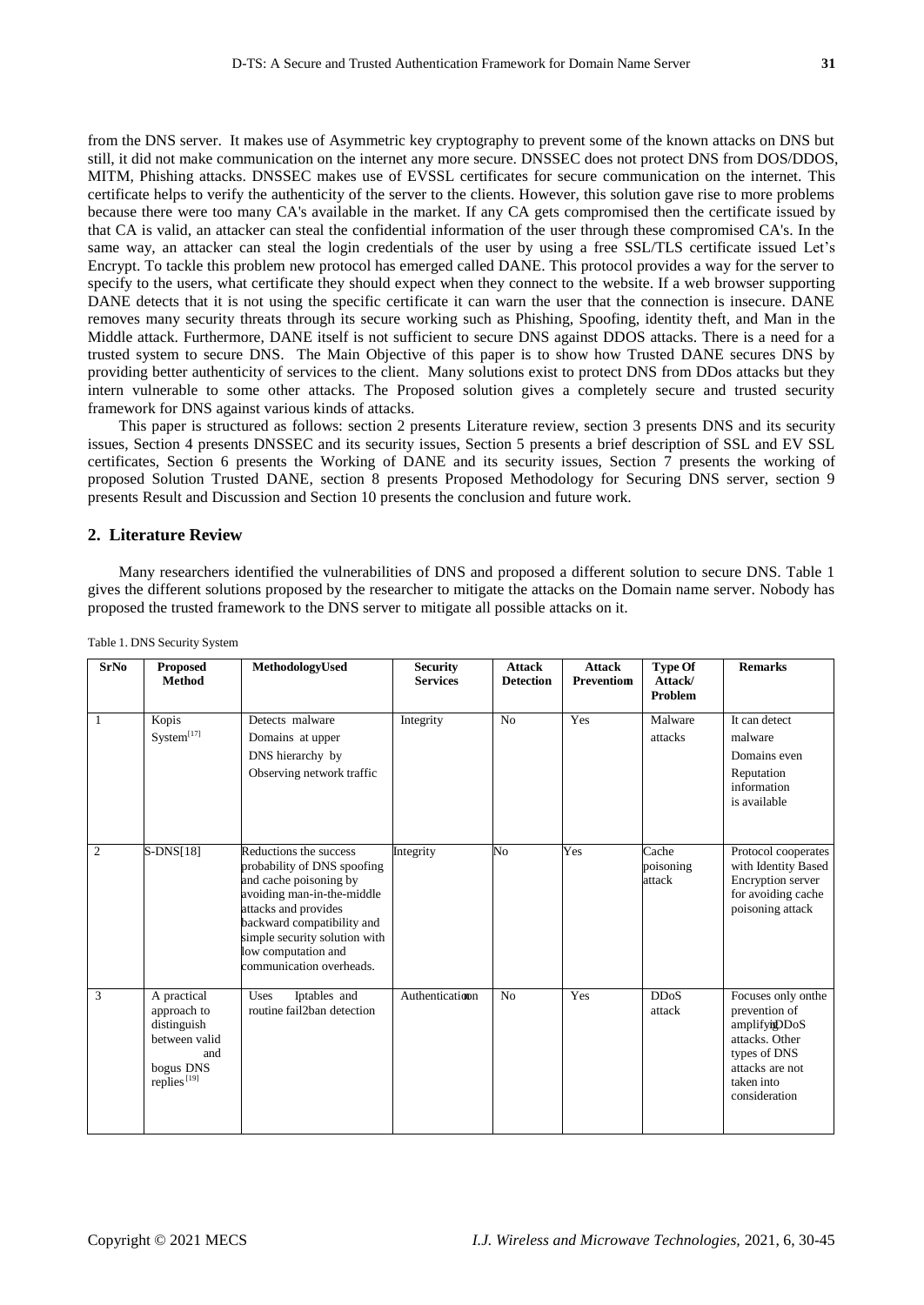| $\overline{4}$ | T-DNS $^{[20]}$                                       | Uses TCP and Transport<br>layer security to provide<br>DNS security                                                                                                | Consistency                     | N <sub>o</sub> | Yes | Amplifier d<br><b>DDoSattacks</b> | The use of TCP<br>improves the<br>privacy and<br>security of DNS as<br>compare toUDP                                                                                              |
|----------------|-------------------------------------------------------|--------------------------------------------------------------------------------------------------------------------------------------------------------------------|---------------------------------|----------------|-----|-----------------------------------|-----------------------------------------------------------------------------------------------------------------------------------------------------------------------------------|
| 5              | DNS proxy<br>Counter<br>measure <sup>[21]</sup>       | <b>DNSproxy</b><br>Uses<br>server(DPS) and BIND                                                                                                                    | Integrity                       | Yes            | Yes | Cache<br>poisoning<br>attack      | No change in DNS<br>standards.<br>Performance<br>impact isminimal                                                                                                                 |
| 6              | <b>CGA-TSIG</b><br>algorithm<br>$[22]$                | Public<br>key<br>cryptography is being used<br>toform<br>a<br>connection with<br>the<br><b>DNSserver</b> . Extends<br>RDATA field of TSIG to<br>implement security | Authentication<br>on            | No             | Yes | <b>DNS</b><br>spoofing            | Developed for<br>stateless<br>autoconfigurationn<br>in IPv6 asDNSSEC<br><b>TSIG</b><br>and<br>protocols were not<br>able to dealwith<br>stateless<br>configuration in<br>IPv6     |
| $\tau$         | Self-feedback<br>correction<br>system <sup>[23]</sup> | Provides correct mapping<br>between a domain name<br>and IP addressfor DNS<br>wrongresource records                                                                | Integrity and<br>Authentication | N <sub>o</sub> | Yes | Malware<br>attacks                | Uses webpage<br>fingerprint<br>algorithm as one<br>parameter to<br>provide <i>a</i> correct<br>mapping of the<br>domain name and<br>IPaddress that do<br>work<br>not<br>for HTTPS |

#### **3. DNS: Domain Name System**

DNS resolves human-readable hostnames into machine-readable binary numbers like IP addresses. IP addresses are 32-bit numbers that are very difficult to memorize. An Internet service called DNS helps to access any system on the internet through name instead of its IP address [1]. The method of DNS resolution comprises translating a hostname (such as www.example.com) into an IP address (such as 192.168.1.1). DNS is the largest distributed hierarchical database as shown in figure 1. The various types of records stored in the DNS database are Start of Authority (SOA), pointers for reverse DNS lookups (PTR), SMTP mail exchangers(MX), IP addresses (A and AAAA), name servers(NS), and domain name aliases (CNAME)[6]. Although the DNS database is not a general-purpose database. It can also store records for other types of data like human queries such as responsible person (RP) records, or automatic lookups, such as DNSSEC records. The DNS database is warehoused in a structured zone file.



Fig.1. DNS Distributed hierarchical database [2]

#### *3.1. Working of DNS*

The client sends the requests to DNS Resolver for the IP address of the hostname www.example.com. DNS Resolver first contacts one of the root servers for the IP address of the hostname. If the root server does not have the IP address of www.example.com then it gives the Top Level Domain servers IP address. Then the Resolver contacts one of the TLD servers. The TLD server gives the IP address of an authoritative server for a particular hostname. The resolver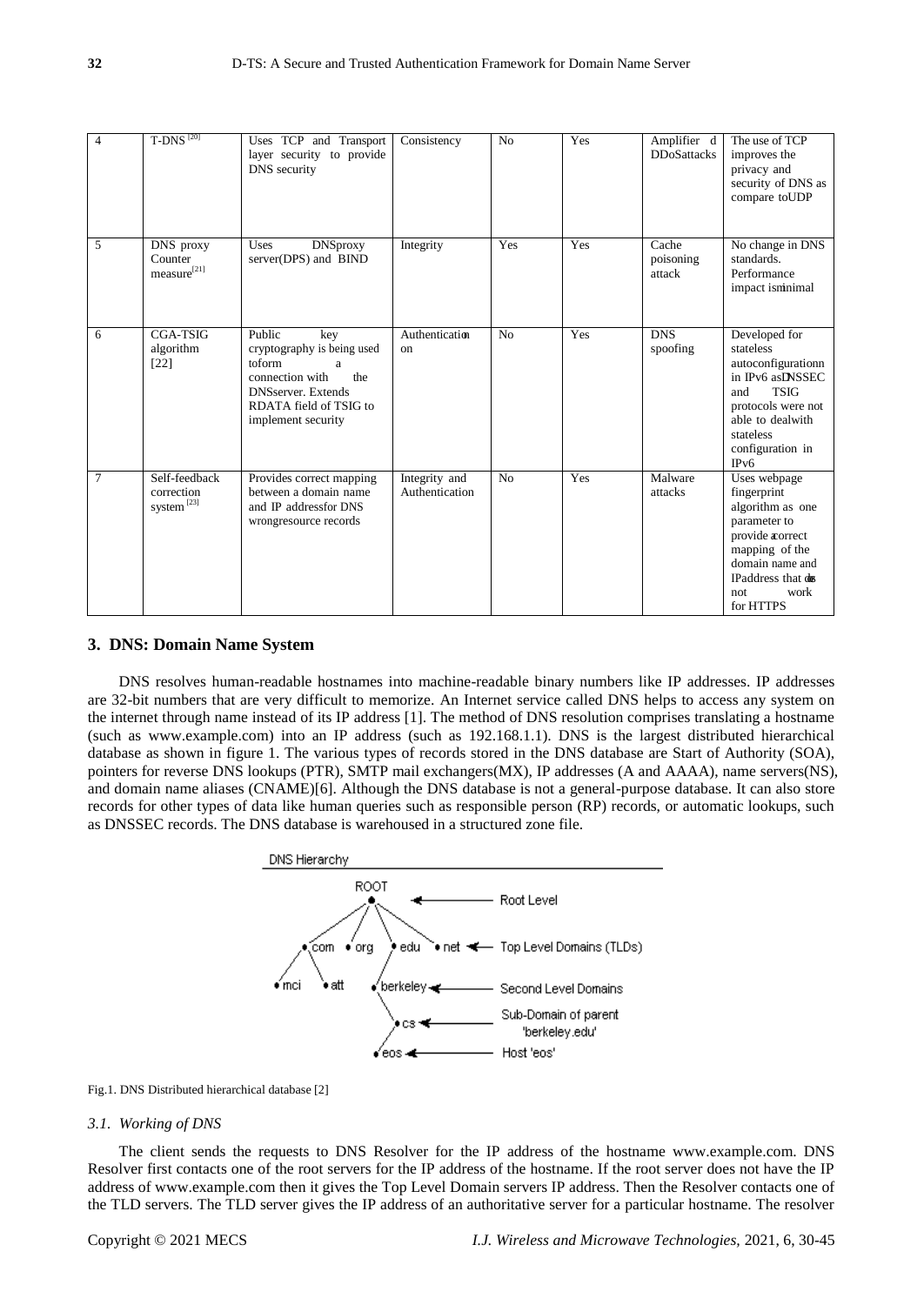then contacts the authoritative server to get the IP address of the hostname. The authoritative server returns the IP address of the hostname www.example.com to DNS resolver which in turn returns to the client [8]. This Process may happen either iteratively or recursively as shown in figure 2.



#### Fig. 2. Working of Domain Name Server

## *3.2 Attacks on DNS*

DNS is available to all clients to give name resolution for their request irrespective of its domain. DNS is not configured with any administrative control, hence susceptible to different kinds of attacks as shown in figure 3. Some of these attacks such as DNS cache poisoning attacks, DOS/DDOS attacks, phishing, packet sniffing, and Man-in-the-Middle attack are explained in this section[3].



Fig. 3. Attacks on DNS infrastructure [14]

- Denial of service (DoS) attack The attacker uses one PC and an internet connection to initiate this attack. This attack aims to flood the target DNS server with a fake DNS request so that the server or few websites are inaccessible to the legitimate user[15].
- Distributed denial of service (DDoS) attack Attacker uses many PCs and an internet connection to initiate this attack. This attack aims to degrade the performance of the target DNS server by sending an overwhelming number of requests from hundreds or thousands of computers. This attack also aims to consume all the resources of the victim machine with unnecessary and overloading traffic[16].
- DNS spoofing (also known as DNS cache poisoning) attack All DNS queries for name resolution are answered by the DNS server first from its cache. The attacker attempts to poison the DNS cache by storing malicious data in it. Even after entering the correct URL by the victim in a Web browser, he will be redirected to a fake website. These bogus websites are completely under the control of attackers to steal victim's sensitive data[13].
- Phishing attack- It is an illegal attempt by the attacker to steal the confidential information of the user such as login credentials and credit/debit card numbers. The attacker does this by disguising himself as a trustworthy entity and redirects the victim to a fake website whose appearance and feel are the same as a legitimate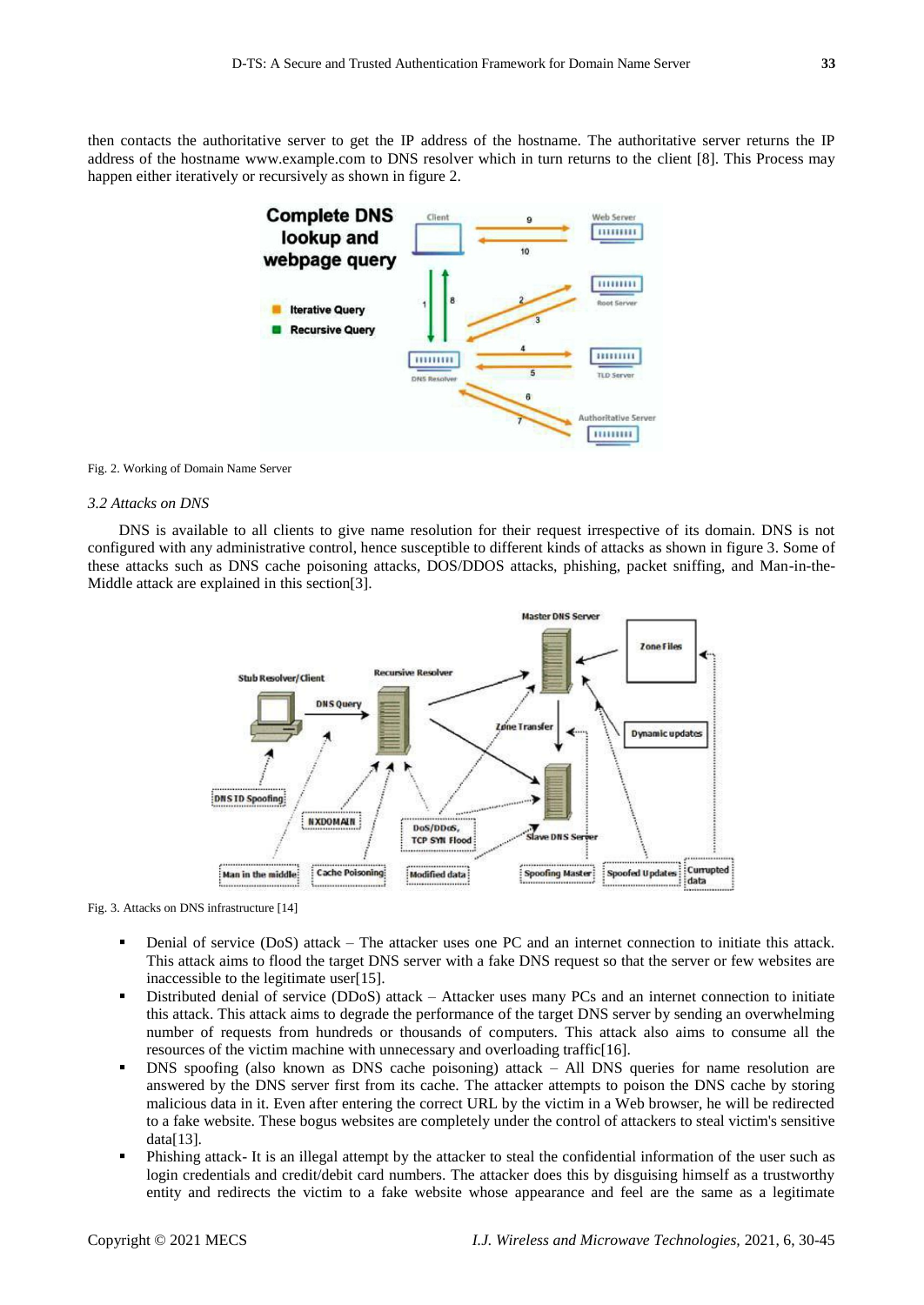website. Normally this kind of attack is carried out by email spoofing and text messaging.

- Packet sniffing- It is the act of capturing, gathering some or all packets of data passing through a network. Packet sniffers are used to doing this task. The data being captured can be passwords, IP addresses, protocols used in the network, and other data that will benefit the attacker to intervene in the network.
- Man-in-the-middle attack -MITM is an attack where an attacker is sitting between two communicating parties[1]. Two parties think that they are communicating directly with each other but their communication is controlled by an attacker. The aim of an attacker with an attack is to snip private data such as login credentials, debit/credit card numbers, and other details. Data acquired from this attack could be used for diverse purposes, like identity theft, illegal fund transmissions, or an illegal password change.

## *3.3 Drawbacks of DNS*



Fig. 4. Drawback of DNS

The above figure 4 shows the two main types of communications that take place as part of DNS resolution, along with the systems involved in communications:

- Communication between the stub resolver and the recursive resolver
- Communication between the recursive resolver and the authoritative DNS servers

In these two cases, the communication between the involved systems occurs in plain text. In DNS protocol no security system avoids an eavesdropper from seeing the content of DNS queries and responses, along with the addresses of the systems participating in the DNS "communications". The systems processing the queries, the recursive resolver, and the authoritative nameservers will have access to the queries themselves and possibly to other related information.

The DNS was initially developed without any kind of attention for user privacy and therefore leak information about DNS queries and responses that can be associated with specific network activity (e.g. applications employed, websites visited, people communicated with, etc.).

DNS information may leak at:

- The communications links and devices between the stub resolver and the recursive resolver;
- The recursive resolver;
- The communications links and devices between the recursive resolver and the authoritative DNS servers, and;
- the authoritative nameservers

Any entity with access to the communications links or devices between the stub resolver and the recursive resolver, or the recursive resolver and the authoritative servers, can passively collect all or part of the DNS communications. On the other hand, an attacker that does not have access to such communications links or devices can also eavesdrop on such DNS communications. This can be achieved by attacking the routing system to divert traffic to a communication link the attacker can eavesdrop.

- Its registry can only be controlled by ICANN a nonprofit making organization that has roots tied in the USA.
- DNS queries are unencrypted and can be manipulated by hackers.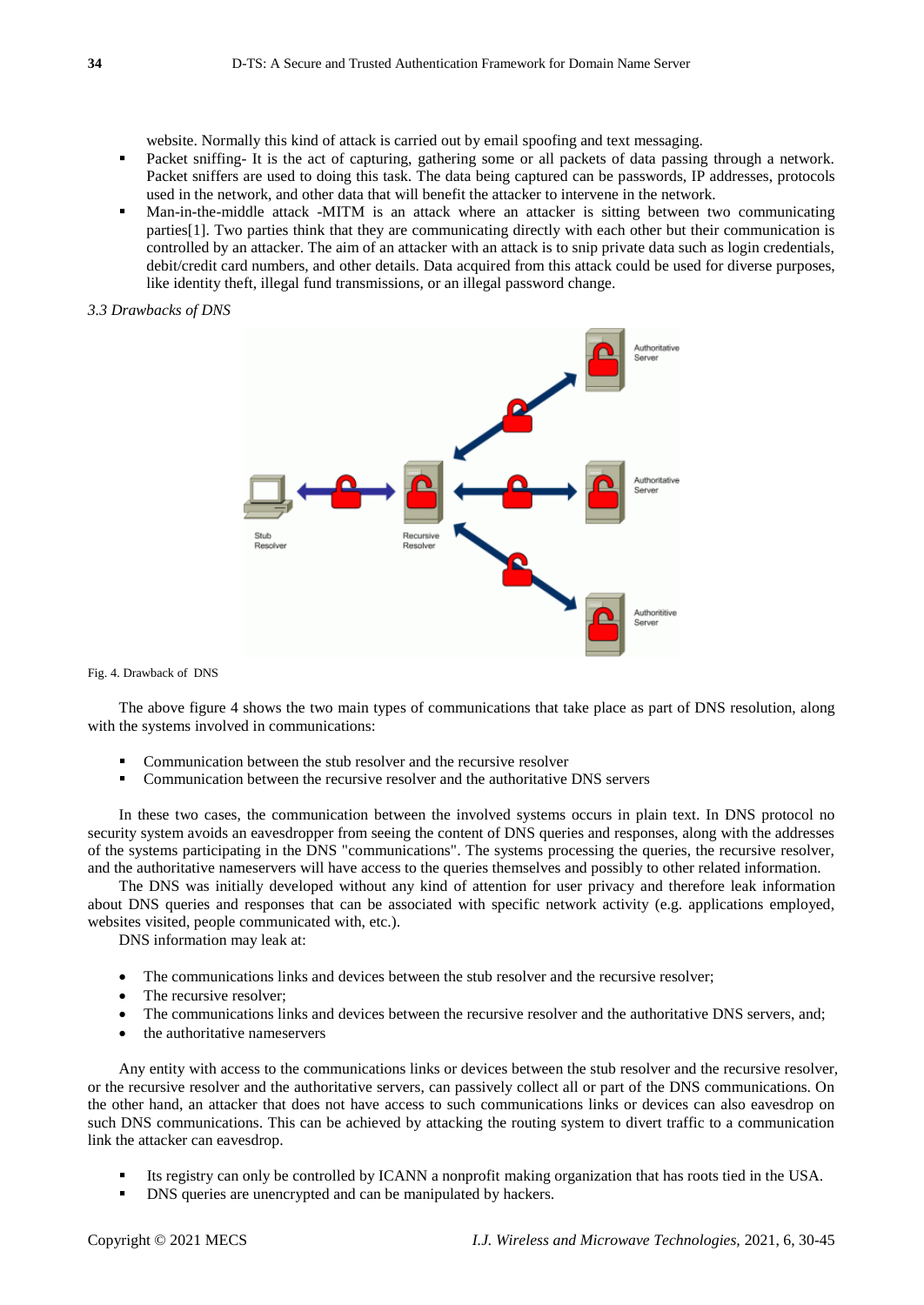DNS servers work on the attitude of a master-slave relationship which can be broken.

## **4. DNSSEC: Domain Name System Security Extensions**

Internet Engineering Task Force (IETF) has developed DNSSEC to discourse some DNS security issues by digitally 'signing' the data to assure that it is valid or authentic. To eliminate the vulnerability from the Internet at each stage in the DNS lookup from the root zone to the final authentic name server's zone, DNSSEC must be implemented. DNSSEC toughens authentication in DNS using digital signatures. With DNSSEC, DNS queries and responses including DNS data are cryptographically signed by the proprietor of the data [11]. DNSSEC adds two significant features to the DNS protocol:

 Data origin authentication – is a property that data has not been altered or changed within transit and the receiving party can authenticate the source of the data.

 Data integrity protection – Aims to avoid unintended modifications to data. It allows the receiver to receive the same data sent by the sender. It assures that data hasn't been altered in transit since it was initially signed by the zone owner [11].

## *4.1. Benefits and Drawbacks of DNSSEC*

DNSSEC is of utmost effectiveness when completely accomplished starting from the root zone and then to toplevel domains (TLDs) and finally to individual domain names. DNSSEC safeguards information sent by DNS servers against fraud. DNSSEC standards such as RFC4033, RFC4034, and RFC4035 are proposed to address the problem of cache poisoning in DNS [1].

Some of the benefits of DNSSEC are

- Safeguards the clients to become victims of cybercrime.
- Protect and shape the brand and name of the organization.
- Preserve clients' trustworthiness
- Attract and retain security-focused customers

DNSSEC, like many things in this world, is not without its problems. Below are a few challenges and disadvantages that it faces

- More complexity due to additional records, keys, signatures, etc. [11].
- More maintenance burden on operators.
- Very low rates of adoption around the world.
- It does not provide Confidentiality.
- It does not protect DNS from DOS/DDOS attacks

## **5. Secure Socket Layer and Extended Validation SSL Certificate**

SSL is developed by Netscape to offer a secure channel between communicating devices on the internet. SSL is a protocol in the network protocol stack. It exists between the application and the TCP/IP protocols [12]. SSL can be used by any application-level protocol. it is mainly used for securing HTTP transactions. SSL over HTTP provides HTTPS that is the best communication security available on the web till now. SSL Certificates are digital computer files mainly used for authentication and encryption of communicating parties and their messages respectively. SSL is created on the principle of PKI and uses a digital certificate to provide secure communication in a network. SSL binds a cryptographic key to an organization's details like hostname, name of the server domain name, and organizational identity information. Nowadays many applications are on the structure of client/server or web browser/web server model. It is of utmost essential to provide the authentication of clients and servers on the web. SSL is widely used in these applications to provide authenticity and security for them using the HTTPS protocol. An organization needs to install the SSL Certificate onto its web server to achieve secure and trusted communication with a web browser [1].

Advantages of an SSL Certificate are:

- Confidentiality of data (privacy) can be achieved.
- Data Integrity (Tamper Proofing) can be achieved
- Keeps data secure between servers
- Upsurges Google Rankings
- Increases customer trust.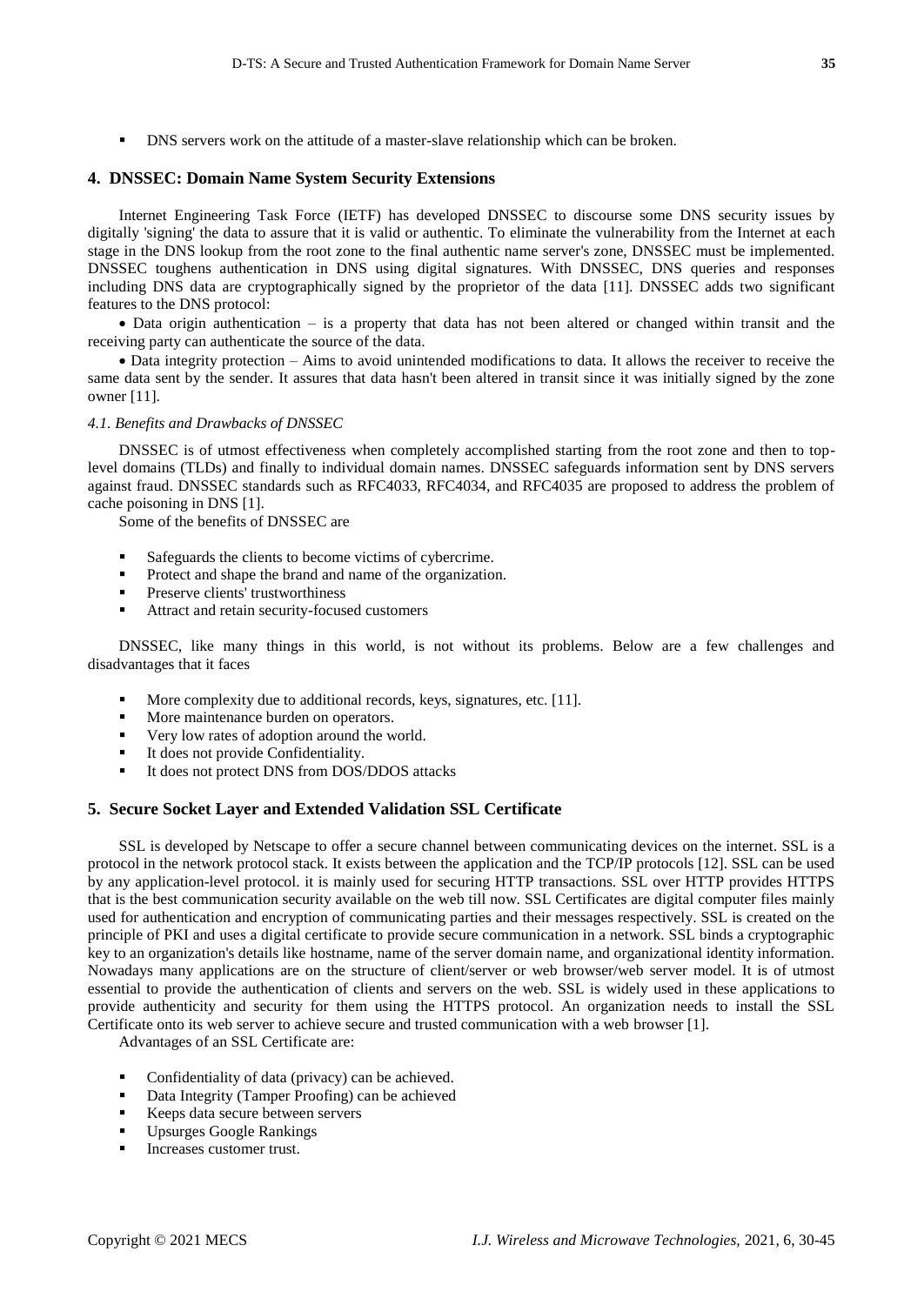The EV SSL (Extended Validation SSL) certificate is the utmost form of SSL certificate existing on the market [1]. During verification of an EV SSL Certificate, the proprietor of the website undertakes a detailed and universally standardized identity verification process. In this verification process, the Domain owner has to evidence the exclusive privileges to use a domain, authorize its legal, operational, and physical existence of the domain. He also needs to prove the authorization of an entity for the issuance of the certificate. This verified identity information is comprised of the certificate. EV SSL certificate helps to resolve Website phishing, or identity theft attacks, which is a foremost threat to legitimate/authentic websites and online services.

## *5.1 Benefits of DNSSEC and EV SSL*

DNSSEC makes use of EV SSL certificates for secure transactions over the communication links. In the process of obtaining an IP address from DNS lookup, it checks the certifications of the domains, and also each resource record in the zone file is digitally signed to authenticate and validate its presence in the file. Only properly signed and verified resource records of an authentic and certified domain are sent to the recursive resolver through an SSL connection in DNSSEEC.

EV SSL provides website visitors with extra evidence to distinguish real websites from fake ones. It weakens the success of social engineering attacks. DNSSEC uses a trusted pair of public key(s)/private key(s) to sign the digital certificate. These certificates are stored in the DNS zone files and can be used to authorize the legitimacy and reliability of the information. The attacker cannot falsify these certificates and therefore DNS is protected from a cache poisoning attack [1].

Eavesdropping is a kind of Man-in-the-Middle attack also known as a snooping attack. Using this attack the attacker accesses the data transferred over the network between communicating parties [5]. This attack is cured using an EV SSL certificate, as encrypted data is transmitted over the network which cannot be decrypted and altered by the hacker [1].

#### *5.2 Security Issues*

DNSSEC complemented with EV SSL certificates protects DNS from many attacks. DNS cannot be protected from the attacks like phishing, spoofing, and man-in-the-middle, and DDOS attacks. To secure DNS against these attacks another more secure layer named DANE is added to DNSSEC.

# **6. DANE: DNS Based Authentication of Named Entities**

DANE is a method that allows cryptographically secured communications for online Applications. DANE has created a new type of DNS TLSA record that permits a domain to specify authorized CA's to represent it. DANE uses DNSSEC to provide a foundation of trust, and with TLSA it can serve as an origin of trust for TLS certificates. The main objective of DANE is to discourse certain weaknesses of the current PKIX system. DANE allows domains to publish information secured with DNSSEC that can add additional security to PKIX certificates used for TLS. [4] Three different methods of operation are defined in the "certificate usage" field of a TLSA record in the DANE:

- 1. CA Constraints: The client should accept TLS certificates issued from a specific Certification Authority else theDANE will reject the TLS certificate declaring as forged.
- 2. Service Certificate Constraints: The TLSA record specifies the particular TLS certificate to be used; hence the client should accept only those certificates.
- 3. Trust Anchor Assertion: The TLSA record specifies the trust anchor for authenticating the certificates. The clientshould use that particular domain-provided trust anchor to authenticate certificates for that domain.

Network entities in DANE must publish the list of trusted anchors and specific CA's. At the time of handshaking, there must be the inclusion of certificates to authenticate the true domains by checking trusted anchors and authorizing CA. To eliminate the need for third parties it must provide a provision through which domains can sign their certificates [9].

## *6.1. DANE Working*

As shown in Figure 5. In step 1 the client sends the IP address request to DANE server. In step 2, the root server receives the request and returns the RRset to DANE server in step 3. In step 4 and 5 Top level domain server receives the request and returns RRset to DANE srver. In step 6 and 7 the authoritative name server receives the request from DANE server and returns RRset along with TLSA record. The client asks its local DNS server for the TLSA record of [www.example.com.](http://www.example.com/) The DNS server performs a normal DNS lookup for [www.example.com](http://www.example.com/) TLSA record, uses DNSSEC to validate the response that came from the example.com authoritative name servers. After receiving the validated TLSA record, the client browser computes and compares the value of the TLSA record from DNS with the certificate received from the webserver. If the two matches then only the web browser load the page, if they do not match, the web browser displays a warning and does not load the page.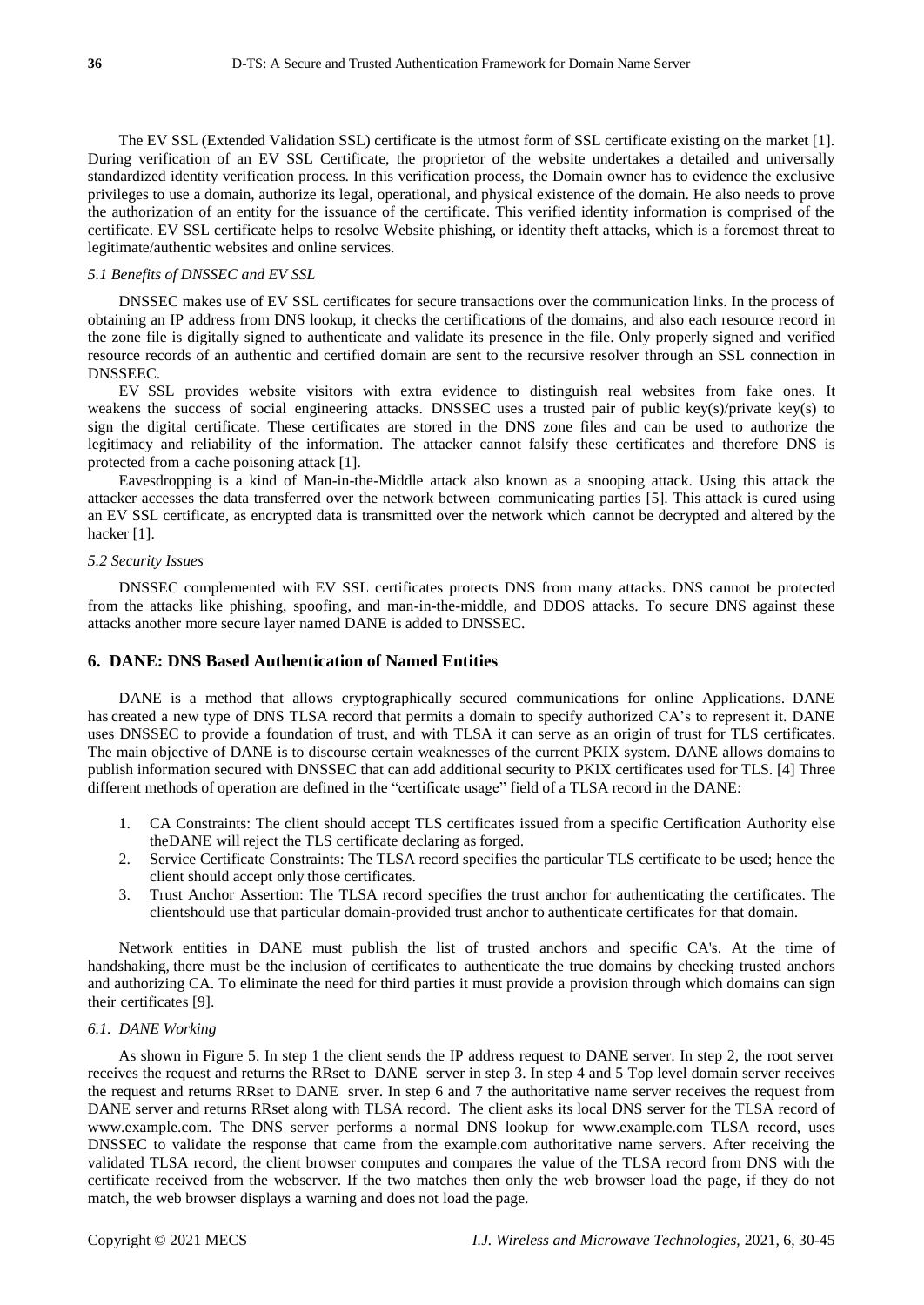

#### Fig.5. Working of DANE

#### *6.2. Benefits of DANE*

DANE is used to prevent phishing by using EV SSL certificates which authenticate the web pages by matching its authorized certificates with those provided by the domains and then verified. Accordingly, the domain is accepted as legal or rejected as fake. DNSSEC uses encrypted digital signatures to validate the servers. The certificates are checked (verified) and accordingly the access is granted. Only a valid certificate from the compromised Certificate Authority (CA) can spoof the data, else the spoofing is removed in DNSSEC. The compromised CA problem is further removed when we apply another more secure layer of DANE over DNSSEC [12]. The certificates from the DNS lookup and those provided by the host are matched in the case of DANE, thereby checking the authenticity of the host. The extra checking ensures that the certificates are valid and the CA has not been compromised.

Identity theft can be prevented by authenticating the user, i.e., checking whether the user browsing is authentic or not. A check on the servers should also be made so that the servers are not invalid. The certificates used by DNSSEC check the authenticity of servers while the EV SSL certificates used by DANE check the validity of the web pages, thereby, preventing identity theft.

Using the EV SSL/TLS certificates these attacks can be prevented. The highly encrypted messages can only be sniffed by the attacker but not intercepted. For reading or modifying the messages, the man-in-the-middle requires decrypting the information using the Private Key of the receiver which is with the receiver only therefore, no alteration can be made to the original text. DANE uses the EV SSL certificates; hence, this problem is solved using DANE.

#### *6.3. Security issues*

Despite protecting the network from a lot of cyber threats, there remain some trust issues in DANE. DANE does not protect in case of DDOS (Distributed Denial of Service) attacks. In the case of DDOS attacks, the online service is made unavailable by disrupting the normal traffic of the targeted server. This problem remains in the case of DANE, as DANE is only used to check the authenticity of the server. Building on the foundation of DNSSEC and improving the ideology behind the design of DANE, we propose a new solution for this problem named D-TS, DANE Based Trusted Server.

## **7. D-TS: DANE Based Trusted Server Proposed Solution**

The main purpose of the proposed solution is to improve the security within the identity federation and also to secure the message communications between the sender and the receiver. To remove the security issues in DNS, a more secure layer of DNSSEC was added. DNSSEC validates and verifies the Resource Records stored in DNS zone files by validating, verifying, and authenticating the RRSIGs provided by the server. The signing certificates are issued by the authentic Certification Authority (CA), thereby, solving some security issues like unsigned spoofing (spoofing of domain names without valid certificates is removed), which were prevalent in DNS. In DNSSEC some issues remain that are when the authentic Certification Authority (CA) is tricked or deceived by some fraudulent user or attacker. In this case, the attacker gets valid certificates from the legal CA. The certificates issued by the compromised CA are valid. An attacker can use these certificates to redirect the user to some malicious sites [10]. This problem is solved by adding another layer of security known as DANE (DNS-based Authentication of Named Entities). As there was still some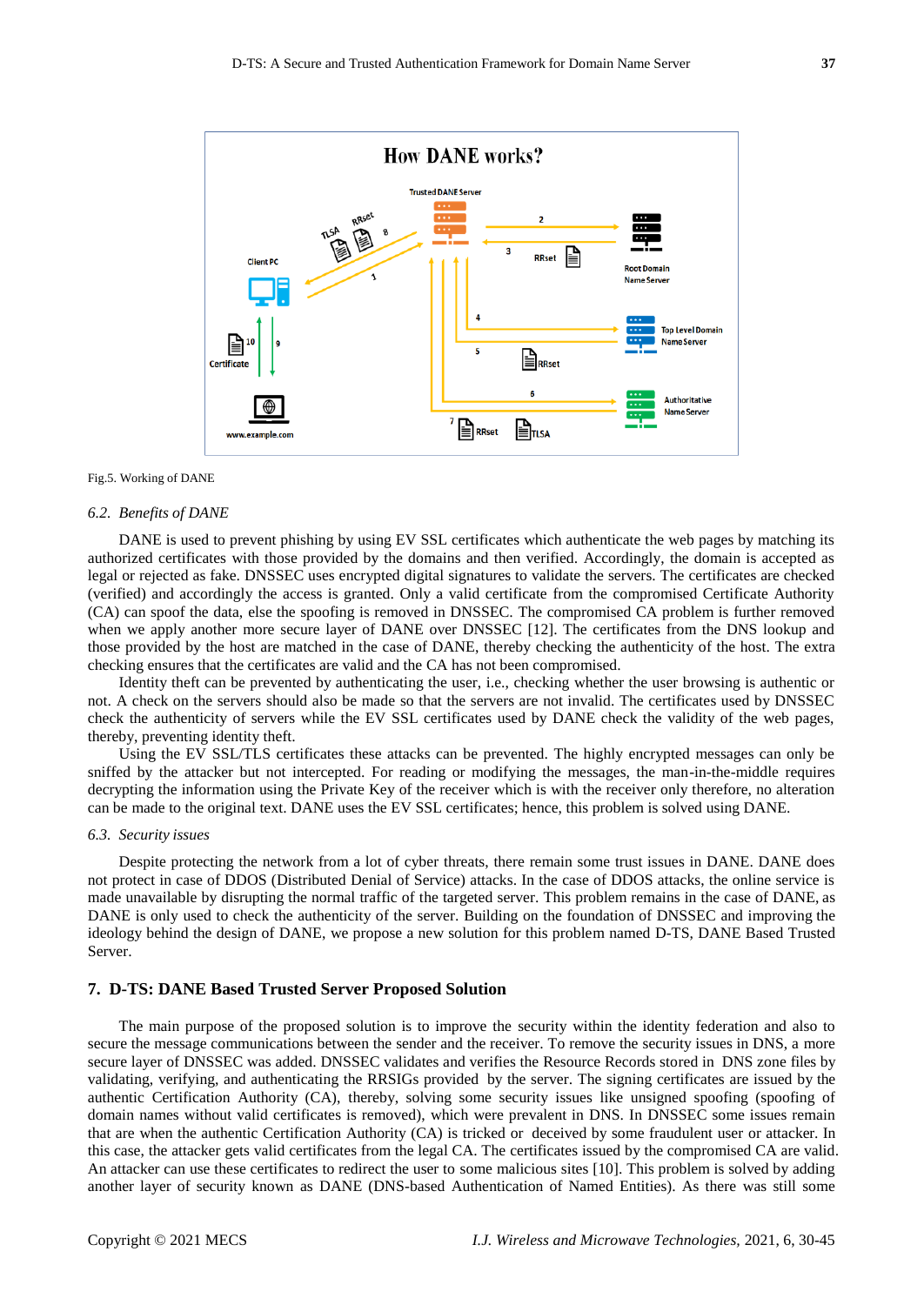security issues left with DANE, therefore, we have proposed our new layer of protection as D-TS (DANE-based Trusted Server) which acts as a third party and validates the certificates of all the entities of the network.



Fig.6. Proposed DANE Based Trusted Server

# **8. Proposed Methodology for Securing DNS server**

#### *8.1. Configuring DNS server*

First, we need to install a DNS server by executing this command in the command prompt.

• Sudo apt-get installs bind9 DNS-utils

#### *8.2 Configuring DNS Resolver*

To provide DNS resolver services, we used BIND 9 – on Debian 10 with the following configuration:

- Conditional forwarding To simulate forwarding queries to root.
- Recursion yes to work as a recursive resolver.
- Access Control List to allow queries from clients (for testing)

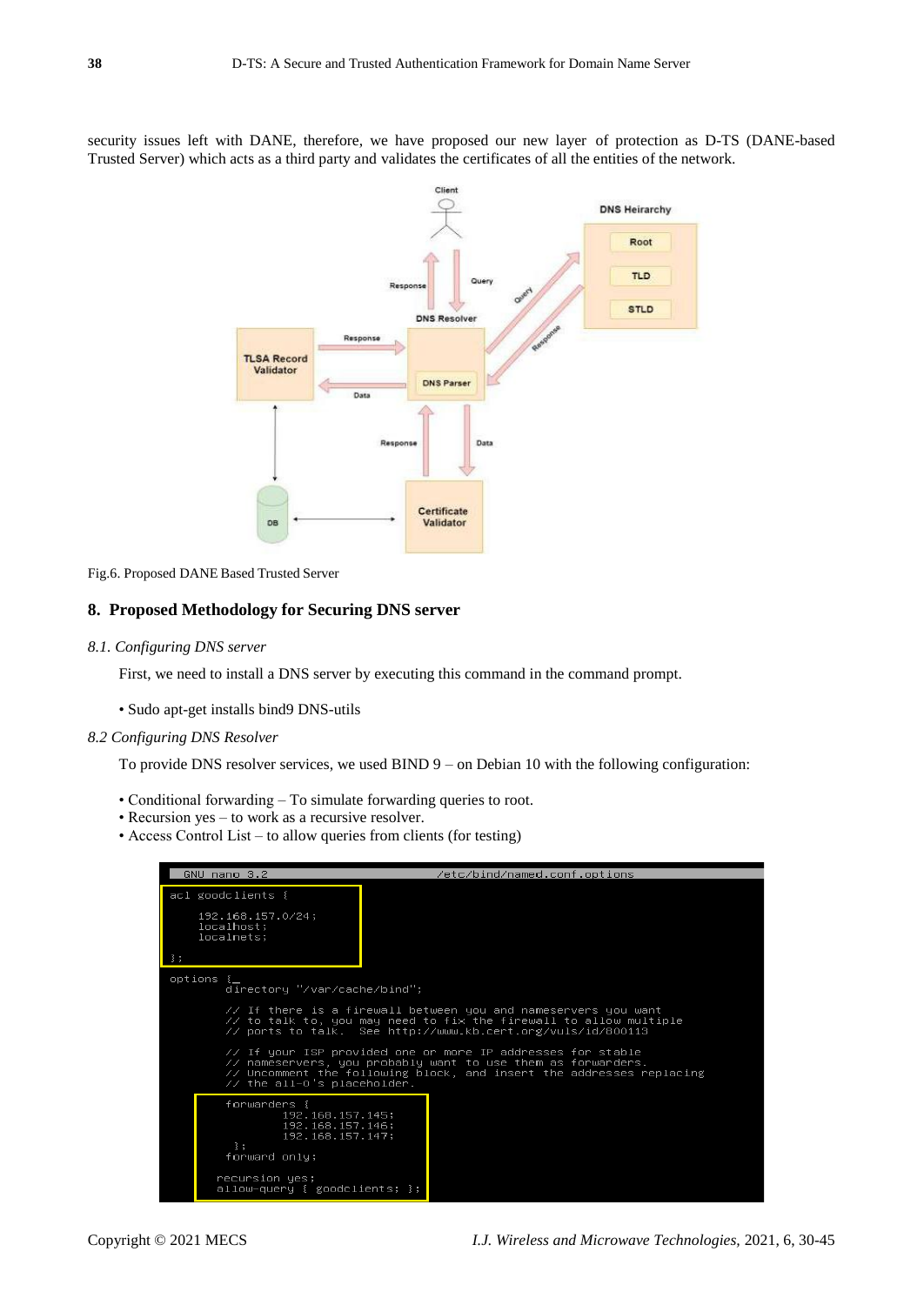## *8.3 Configuring Zone test. in*

To set up multiple Authoritative name servers, we once again used BIND9 – on Debian 10 with the zone configured as follows. Configured zones are tested using both nslookup and dig utilities to verify it's working. We then digitally signed this zone for DNSSEC

| GNU nano 3.2                                     |                      |                |                                |                                                   |               |  |
|--------------------------------------------------|----------------------|----------------|--------------------------------|---------------------------------------------------|---------------|--|
| test.in.<br>1234567;<br>1H;<br>3D;<br>1H;<br>2H; | 3600                 | IN             | SOA                            | ns.test.in.                                       | root.test.in. |  |
| test.in.<br>ns.test.in.<br>www.test.in.          | 3600<br>3600<br>3600 | IN<br>IN<br>ΪN | <b>NS</b><br>$\mathsf{A}$<br>А | ns.test.in.<br>192.168.157.145<br>192.168.157.148 |               |  |

#### *8.4 Configuring DNSEC*

To enable DNSSEC on our resolver, for both sending DNSSEC queries and validating DNSSEC responses, we enabled the following options in BIND:

- Dnssec-enable yes To enable sending DNSSEC queries.
- Dnssec-validation yes To enable validating DNSSEC responses



To make our zones DNSSEC compliant, we have to digitally sign our DNS records using DNSSEC signing keys – ZSK & KSK. To generate these keys, we used the dnssec-keygen module of BIND9, as follows:

Command – dnssec-keygen -a NSEC3RSASHA1 -b 2048 -n ZONE test. In

• -a NSEC3RSASHA1 – This specifies the algorithm to be used. Use NSEC3 records, the RSA algorithm to generate keys, and use the SHA1 algorithm to generate hashes.

• -b 2048 – This specifies the size of the keys in bits.

• -n ZONE – This specifies who is the owner of the keys we are generating.

```
root@debian:/var/cache/bind# dnssec–keygen –a NSEC3RSASHA1 –b 2048 –n ZONE test.in
Ktest.in.+007+46277
root@debian:/var/cache/bind# ls
Ktest.in.+007+46277.key
                      managed–keys.bind
                                         test.db
Ktest.in.+007+46277.private
                      managed–keys.bind.jnl
root@debian:/var/cache/bind#
```
Command – dnssec-keygen -f KSK -a NSEC3RSASHA1 -b 4096 -n ZONE test. In

• -f KSK – This is a flag to specify that keys are being generated for KSK.

• -b 4096 – Here a key of higher length is generated.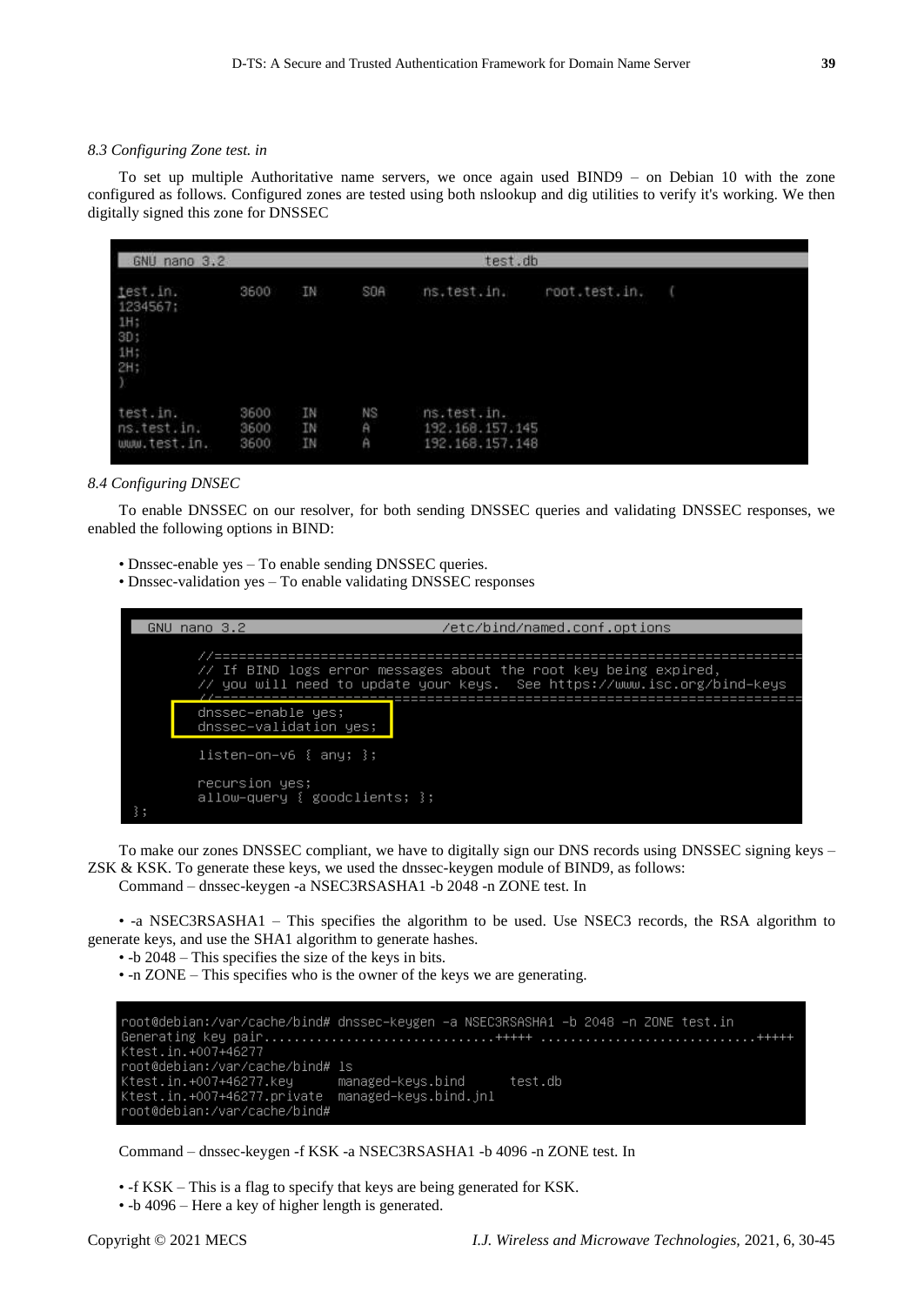root@debian:/var/cache/bind# dnssec-keygen -f KSK -a NSEC3RSASHA1 -b 4096 -n ZONE test.in Ktest.in. +007+62088 root@debian:/var/cache/bind# ls test.db root@debian:/var/cache/bind#

```
8.5 Signing Zone
```

```
root@debian:/var/cache/bind# dnssec–keygen –f KSK –a NSEC3RSASHA1 –b 4096 –n ZONE test.in
Generating key pair..............................++++
                                                          Ktest.in. +007+62088
root@debian:/var/cache/bind# ls
Ktest.in.+007+46277.key Ktest.in.+007+62088.key managed-keys.bind<br>Ktest.in.+007+46277.private Ktest.in.+007+62088.private managed-keys.bind.jnl
                                                                                        test.db
root@debian:/var/cache/bind#
```
ZSK and KSK have successfully been inserted into the zone file. Now to sign the test zone as shown below

| root@debian:/var/cache/bind# ls<br>46277.private Ktest.in.+007+62088.private<br>Zone fully signed: | Ktest.in.+007+46277.key   Ktest.in.+007+62088.key   managed–keys.bind   test.db<br>Ktest.in.+007+46277.private Ktest.in.+007+62088.private managed–keys.bind.jnl<br>+00+1.root@debian:/var/cache/bind# dnssec–signzone -t -g -o test.in test.db /var/cache/bind/Ktest.in<br>dnssec–signzone: warning: test.db:16: using RFC1035 TTL semantics<br>Verifying the zone using the following algorithms: NSEC3RSASHA1.<br>Algorithm: NSEC3RSASHA1: KSKs: 1 active, 0 stand–by, 0 revoked |                       |  |  |  |  |
|----------------------------------------------------------------------------------------------------|-------------------------------------------------------------------------------------------------------------------------------------------------------------------------------------------------------------------------------------------------------------------------------------------------------------------------------------------------------------------------------------------------------------------------------------------------------------------------------------|-----------------------|--|--|--|--|
|                                                                                                    | ZSKs: 1 active, 0 stand-by, 0 revoked                                                                                                                                                                                                                                                                                                                                                                                                                                               |                       |  |  |  |  |
| test.db.signed                                                                                     |                                                                                                                                                                                                                                                                                                                                                                                                                                                                                     |                       |  |  |  |  |
| Signatures generated:                                                                              | 9                                                                                                                                                                                                                                                                                                                                                                                                                                                                                   |                       |  |  |  |  |
| Signatures retained:                                                                               | $\circ$                                                                                                                                                                                                                                                                                                                                                                                                                                                                             |                       |  |  |  |  |
| Signatures dropped:                                                                                | $\circ$                                                                                                                                                                                                                                                                                                                                                                                                                                                                             |                       |  |  |  |  |
| Signatures successfully verified:                                                                  | 0                                                                                                                                                                                                                                                                                                                                                                                                                                                                                   |                       |  |  |  |  |
| Signatures unsuccessfully verified:                                                                | $\theta$                                                                                                                                                                                                                                                                                                                                                                                                                                                                            |                       |  |  |  |  |
| Signing time in seconds:                                                                           | 0.033                                                                                                                                                                                                                                                                                                                                                                                                                                                                               |                       |  |  |  |  |
| Signatures per second:<br>271.084                                                                  |                                                                                                                                                                                                                                                                                                                                                                                                                                                                                     |                       |  |  |  |  |
| Runtime in seconds:<br>0.038                                                                       |                                                                                                                                                                                                                                                                                                                                                                                                                                                                                     |                       |  |  |  |  |
| root@debian:/var/cache/bind# ls                                                                    |                                                                                                                                                                                                                                                                                                                                                                                                                                                                                     |                       |  |  |  |  |
|                                                                                                    |                                                                                                                                                                                                                                                                                                                                                                                                                                                                                     | managed–keys.bind.jnl |  |  |  |  |
| Ktest.in.+007+62088.private test.db<br>Ktest.in.+007+46277.key                                     |                                                                                                                                                                                                                                                                                                                                                                                                                                                                                     |                       |  |  |  |  |
|                                                                                                    | Ktest.in.+007+46277.private managed–keys.bind                                                                                                                                                                                                                                                                                                                                                                                                                                       | test.db.signed        |  |  |  |  |
| root@debian:/var/cache/bind#                                                                       |                                                                                                                                                                                                                                                                                                                                                                                                                                                                                     |                       |  |  |  |  |
|                                                                                                    |                                                                                                                                                                                                                                                                                                                                                                                                                                                                                     |                       |  |  |  |  |

This shows that the zone was signed successfully and is now DNSSEC enabled/compliant

# *8.6 DANE TLSA Generation*

To enable DANE for our sites, we have to first ensure that our sites are TLS enabled i.e. Apache servers configured with an X.509 certificate, generated using OpenSSL.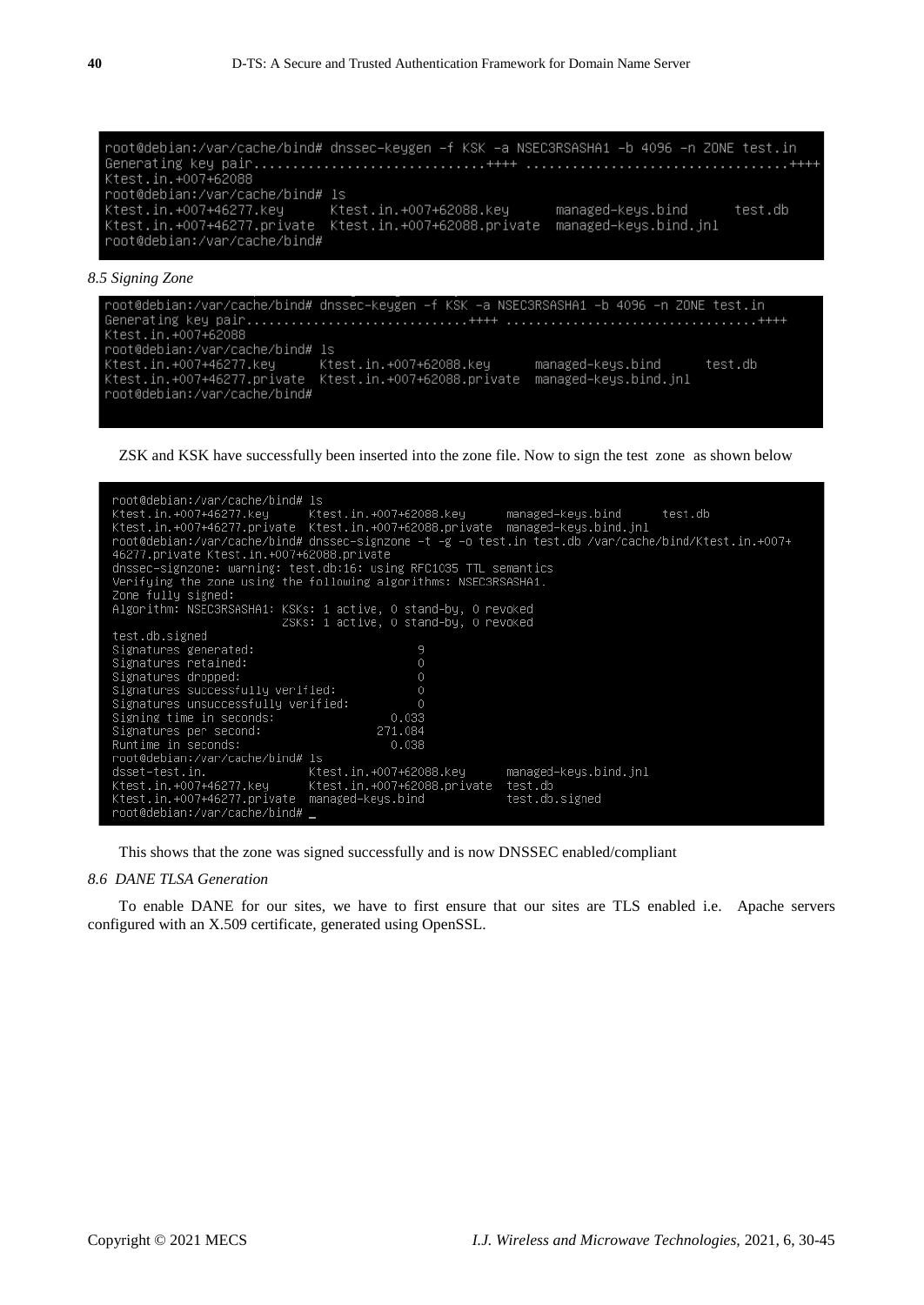root@debian:~# openssl req –x509 –nodes –days 365 –newkey rsa:2048 –keyout /etc/ssl/private/apache–s elfsigned.key -out /etc/ssl/certs/apache-selfsigned.crt Generating a RSA private key  $\dots$  +++++ uriting new private key to '/etc/ssl/private/apache-selfsigned.key' You are about to be asked to enter information that will be incorporated into your certificate request. What you are about to enter is what is called a Distinguished Name or a DN.<br>There are quite a few fields but you can leave some blank For some fields there will be a default value,<br>The some fields there will be a default value,<br>If you enter '.', the field will be left blank. Country Name (2 letter code) [AU]:IN<br>State or Province Name (full name) [Some–State]:KA Locality Name (eg, city) []:BAN Docarrig Name (eg, crty) 17.8mW<br>Organization Name (eg, company) [Internet Widgits Pty Ltd]:CDAC<br>Organizational Unit Name (eg, section) []:DITISS<br>Common Name (e.g. server FQDN or YOUR name) []:test.in<br>Email Address []:inder root@debian:~# \_

Now that TLS is enabled for all sites, TLSA records for these sites need to be generated and then inserted into their respective zone files. And since the zones are digitally signed, they will have to be resigned after inserting new data into it.

TLSA records were generated using the web interface. All service providers will be subjected to extensive verification processes at par with EVSSL certificate requirements. They are provided with an easy-to-use web portal as shown in fig, where they can:

- $\triangleright$  Register and Login.
- $\triangleright$  Register multiple services.
- $\triangleright$  Generate Digital Certificates if they don't have one.
- $\triangleright$  Validate their Certificates.
- $\triangleright$  Generate TLSA records for their services.
- ➢ Validate their TLSA record.
- ➢ Easily update service information or certificates if expired.

| *Arnexia<br><sup>r</sup> rusted DNS |                                                                                                                                                         |  |
|-------------------------------------|---------------------------------------------------------------------------------------------------------------------------------------------------------|--|
| Home<br>Login<br>Register           | Welcome, admin!                                                                                                                                         |  |
| About Us                            | Options<br>ie<br>⊫<br>曲<br>$=$<br>$\overline{\mathbf{g}}$<br><b>View TLSA</b><br><b>Register A Service</b><br>View Service Info<br><b>Generate TLSA</b> |  |
| Logout $\rightarrow$                |                                                                                                                                                         |  |

Fig.7. Web Interface for Service Provider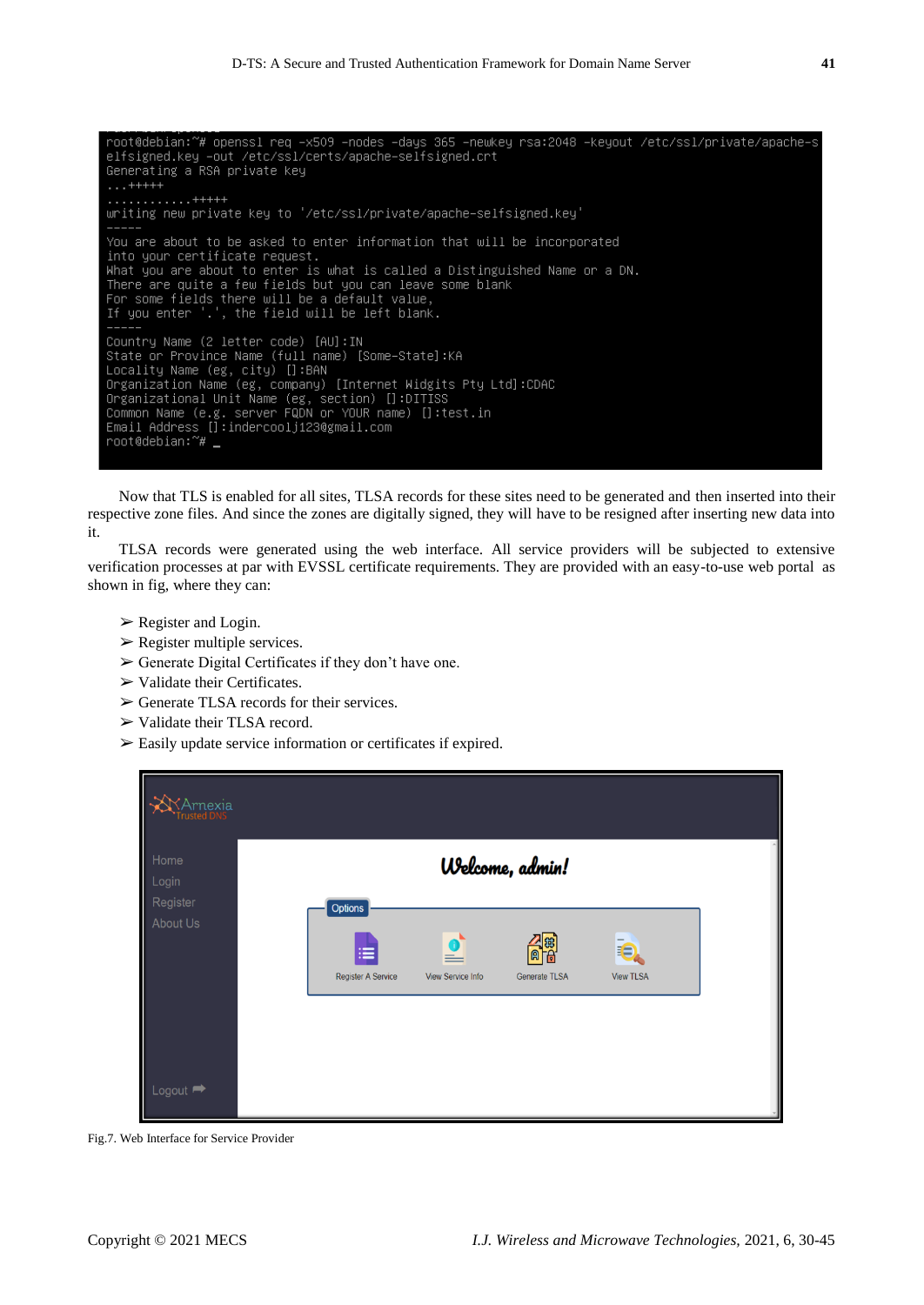| <b>Service TLSA Information</b>                                                 |                  |  |  |  |  |
|---------------------------------------------------------------------------------|------------------|--|--|--|--|
|                                                                                 |                  |  |  |  |  |
| ID:                                                                             | 1                |  |  |  |  |
| <b>Service Name:</b>                                                            | Swapnil.org      |  |  |  |  |
| Domain Name (FQDN):                                                             | mail.swapnil.org |  |  |  |  |
| <b>TLSA Record</b>                                                              |                  |  |  |  |  |
| _443. tcp.mail.swapnil.org. IN TLSA 3 1 1 df97475f07261eb0286ad96753ddda6fa049c |                  |  |  |  |  |
|                                                                                 |                  |  |  |  |  |
|                                                                                 |                  |  |  |  |  |

Fig.8. Web Interface for generating TLSA record.

TLSA record is inserted into the zone file and it is resigned.

## **9. Result and discussion:**

D-TS allows checking the existence and validity of DNSSEC-signed DNS records. If a valid DNSSEC chain related to the requested domain has been found the plug-in will also check for the existence and validity of TLSA records. TLSA records store hashes of the remote server TLS/SSL certificates. The authenticity of a TLS/SSL certificate for a given domain name is verified by the [DANE](http://tools.ietf.org/html/rfc6698) protocol (RFC 6698). DNSSEC and TLSA validation results are presented using various icons.

|                              | https://www.test.in                                                                                                                                                                                                                                  | $8 \times$ Google                                            |
|------------------------------|------------------------------------------------------------------------------------------------------------------------------------------------------------------------------------------------------------------------------------------------------|--------------------------------------------------------------|
|                              | https://www.test.in<br><b>Certificate corresponds to TLSA</b>                                                                                                                                                                                        |                                                              |
|                              | The remote server certificate for this domain name was<br>verified by DANE protocol. The certificate corresponds<br>to TLSA record which is secured by DNSSEC technology.                                                                            | <b>REGISTRARS</b>                                            |
| <b>FOL</b><br>Late<br>the In | The authenticity of TLS/SSL remote server certificate for<br>this domain name was verified by DANE protocol.<br>Certificate is corresponding with the EE certificate in the<br>TLSA record (type 3). TLSA record is secured by DNSSEC<br>technology. | ligh-performance,<br>uthoritative-only<br><b>DNS</b> server. |

Fig.9. A domain name is correctly secured by DNSSEC and TLS/SSL certificate is verified by DANE Protocol.

For an existing domain name, this means that this domain name is correctly secured by DNSSEC as shown in Figures 9 and 10. Information about the IP address related to this domain name was validated using DNSSEC. End users are protected against domain name spoofing because this domain name is secured by DNSSEC.

For an existing domain name, this means that the authenticity of the remote server TLS/SSL certificate for this domain name was verified by DANE protocol. The certificate corresponds to the TLSA record which is secured by DNSSEC technology.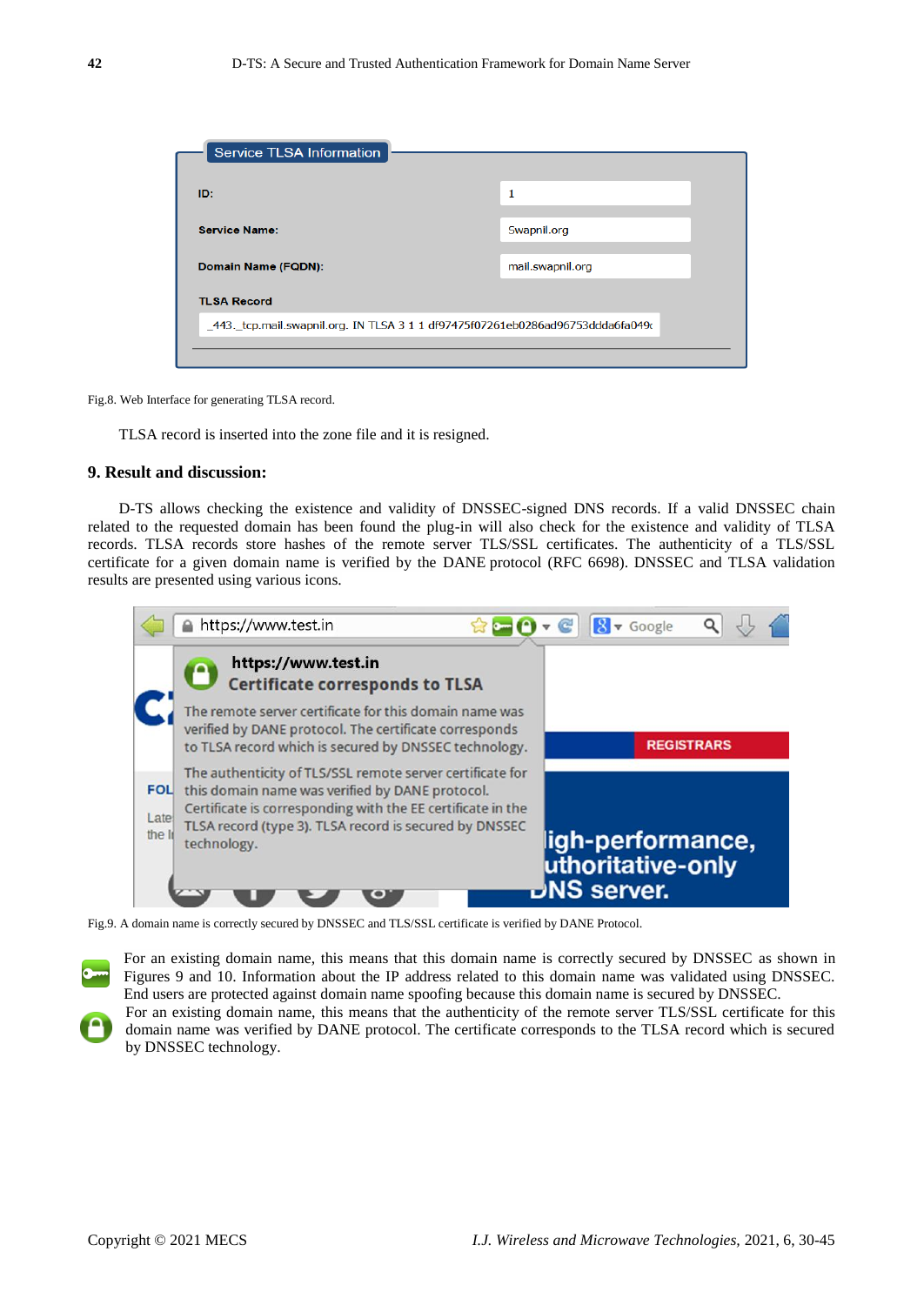

Fig 10. A domain name is correctly secured by DNSSEC

For an existing domain name, this means that the DANE protocol verification of the remote server's certificate for this domain name failed. The certificate does not correspond to the TLSA record which is secured by DNSSEC technology. This can be caused by trying to connect to an untrusted remote server or an invalid server certificate.



Fig 11. DANE protocol verification of remote server's certificate for this domain name failed

# **10. Conclusion and Future Implementation**

The main aim of the proposed solution is to provide a secure and Trusted Framework for DNS. DNS is vulnerable to various attacks. IETF added DNSSEC as an additional layer of security to DNS to protect it from different attacks. DNSSEC is most effective when universally implemented but around the world, its rate of adoption is very low. DNSSEC does not solve all the security issues of DNS and it is vulnerable to Phishing, Spoofing, MITM, and DOS/DDOS attacks. The drawback of this method is compromised CA can deliver a certificate for any Domain name. DANE limits the number of CA's and it allows the owner of the domain to insist which CA's certificate is allowed for a specific resource. However, there are still some securities issues left in DANE which is cured or protected using the D-TS model. D-TS act as another security layer over DANE which provides extra security to the users if needed. D-TS using DANE is one way to go and is a valid solution for all DNS security issues. In this paper, we have fully explained the role of D-TS and its importance. D-TS verifies the Identity Provider, Service Provider, and also user. As we know that there is nothing secure in this security world and it's the trust that matters the most, therefore, if the D-TS server is itself compromised then there would be nothing more secure than this.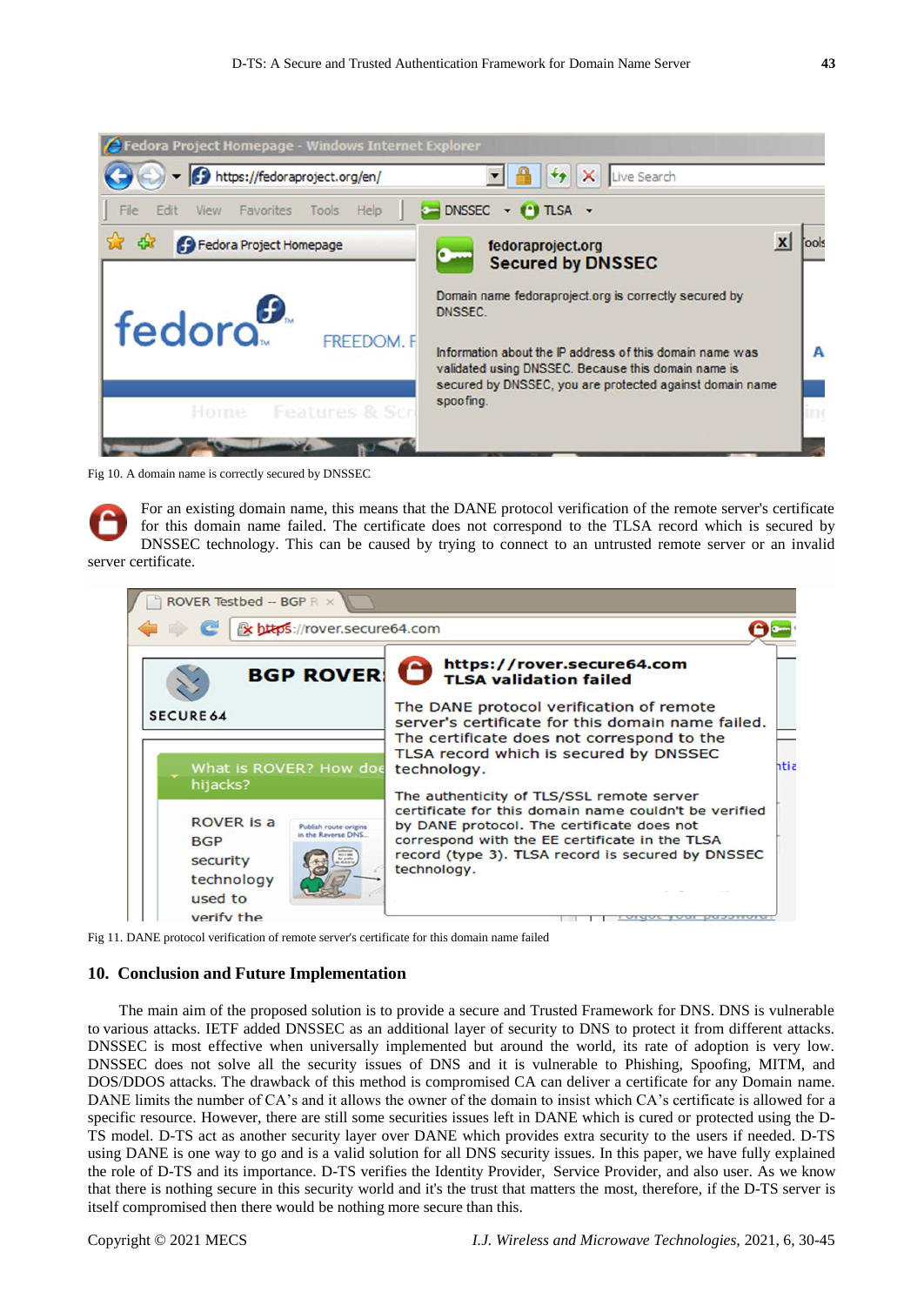In the future, we can further improve this idea by implementing a few features that can complement the proposedsolution such as:

- Single-Sign-On (SSO) can be implemented within the trust zone established by the DNS server so that users can easily access services by logging in just once.
- Automation of the validation process will further enhance the performance.

## **References**

- [1] "Data Science and Security", Springer Science and Business Media LLC, 2021
- [2] https:[//www.inetdaemon.com/tutorials/internet/dns/operation/hierarchy.shtml](http://www.inetdaemon.com/tutorials/internet/dns/operation/hierarchy.shtml)
- [3] "17th International Conference on Information Technology–New Generations (ITNG 2020)", Springer Science and Business Media LLC, 2020.
- [4] Đorđe Antić, Mladen Veinović. "Upgrading and Securing External Domain Space in the City of Niš Administration Infrastructure", Proceedings of the International Scientific Conference - Sinteza 2016
- [5] Daniel M. Hein, Ronald Toegl, Stefan Kraxberger. "An autonomous attestation token to secure mobile agents in disaster response", Security and Communication Networks, 2010
- [6] Zhenhua Li, Charles A. Kamhoua, Laurent L. Njilla, DaeHun Nyang. "Look-Aside at Your Own Risk: Privacy Implications of DNSSEC LookAside Validation", IEEE Transactions on Dependable and Secure Computing, 2020
- [7] [https://www.varonis.com/blog/what-is-saml/#:~:text=](https://www.varonis.com/blog/what-is-saml/#%3A~%3Atext%3D%20SAML%20works%20by%20passing%20) SAML%20works%20by%20passing%20 information, attempts%20to%20access%20those%20services.
- [8] Sanjay, Balaji Rajendran, and Pushparaj Shetty Domain Name System (DNS) Security: Attacks Identification and Protection Methods Int'l Conf. Security and Management | SAM'18.
- [9] C. Aishwarya, Raghuram M A, Sachin Hosmani, M.S. Sannidhan, Balaji Rajendran, K.Chandrasekaran, Bindhumadhava. "DANE: An inbuilt security extension", International Conference on Green Computing and Internet of Things (ICGCIoT), 2015.
- [10] Jeremy Clark and Paul C. van Oorschot SoK: SSL and HTTPS: Revisiting past challenges and evaluating certificate trust model enhancements 2013 IEEE Symposium on Security and Privacy
- [11] [Amir Herzberg,](https://ieeexplore.ieee.org/author/37282738100) [Haya Shulman, D](https://ieeexplore.ieee.org/author/38490189000)NSSEC: Security and availability challenge [2013 IEEE Conference on](https://ieeexplore.ieee.org/xpl/conhome/6675898/proceeding) [Communications and](https://ieeexplore.ieee.org/xpl/conhome/6675898/proceeding) [Network](https://ieeexplore.ieee.org/xpl/conhome/6675898/proceeding) Security (CNS).
- [12] L. S. Huang, A. Rice, E. Ellingsen, and C. Jackson, "Analyzing Forged SSL Certificates in the Wild," *2014 IEEE Symposium on Security and Privacy*, Berkeley, CA, USA, 2014, pp. 83-97, DOI: 10.1109/SP.2014.13.
- [13] N. Usman Aijaz, Mohammed Misbahuddin, Syed Raziuddin. "Chapter 9 Survey on DNS Specific Security Issues and Solution Approaches", Springer Science and Business Media LLC, 2021
- [14] Sanjay, Balaji Rajendran, and Pushparaj Shetty Domain Name System (DNS) Security: Attacks Identification and Protection Methods Int'l Conf. Security and Management | SAM'18
- [15] Hariharan. M, Abhishek H. K, B. G. Prasad, "DDoS Attack Detection Using C5.0 Machine Learning Algorithm", International Journal of Wireless and Microwave Technologies(IJWMT), Vol.9, No.1, pp. 52-59, 2019.DOI: 10.5815/ijwmt.2019.01.06
- [16] Kaushik Sekaran, G.Raja Vikram, B.V. Chowdary, "Design of Effective Security Architecture for Mobile Cloud Computing to Prevent DDoS Attacks ", International Journal of Wireless and Microwave Technologies(IJWMT), Vol.9, No.1, pp. 43-51, 2019.DOI: 10.5815/ijwmt.2019.01.05
- [17] Manos Antonakakis, Roberto Perdisci, Wenke Lee and David Dagon, Detecting malware domains at the upper DNS hierarchy, August-2011, 27-27
- [18] Ramzi Bassil, Roula Hobeica and Wassim Itani, Security analysis and solution for thwarting cache poisoning attacks in the domain name system, IEEE -2012, Electronic ISBN: 978-1-4673- 0747-5, Print ISBN: 978-1-4673-0745-1, Online ISBN: 978- 1-4673-0746-8, DOI: 10.1109/ICTEL.2012.6221233.
- [19] Muhammad Yasir Arafat, Muhammad Morshed Alam, and Feroz Ahmed, A Realistic Approach and Mitigation Techniques for Amplifying DDOS Attack on DNS, Proceedings of 10th Global Engineering, Science and Technology Conference 2-3 January 2015, BIAM Foundation, Dhaka, Bangladesh, ISBN: 978-1-922069-69-6.
- [20] Liang Zhu, Zi Hu and John Heidemann, Connection-Oriented DNS to Improve Privacy and Security, IEEE-2015, DOI: 10.1109/SP.2015.18.
- [21] Jonathan Trostle, Bill Van Besien and Ashish Pujari Protecting against DNS cache poisoning attacks, IEEE-2010, DOI: 10.1109/NPSEC.2010.5634454.
- [22] Hosni Rafiee and Christoph Meinel, A Secure, Flexible Framework for DNS Authentication in IPv6 Autoconfiguration, IEEE-2013, DOI: 10.1109/NCA.2013.37.
- [23] Caiyun Huang, Peng Zhang, Junpeng Liu, Yong Sun, Xueqiang Zou, SFCSD: A Self-Feedback Correction System for DNS Based on Active and Passive Measurement, arXiv: 1704.06569 [cs.NI].